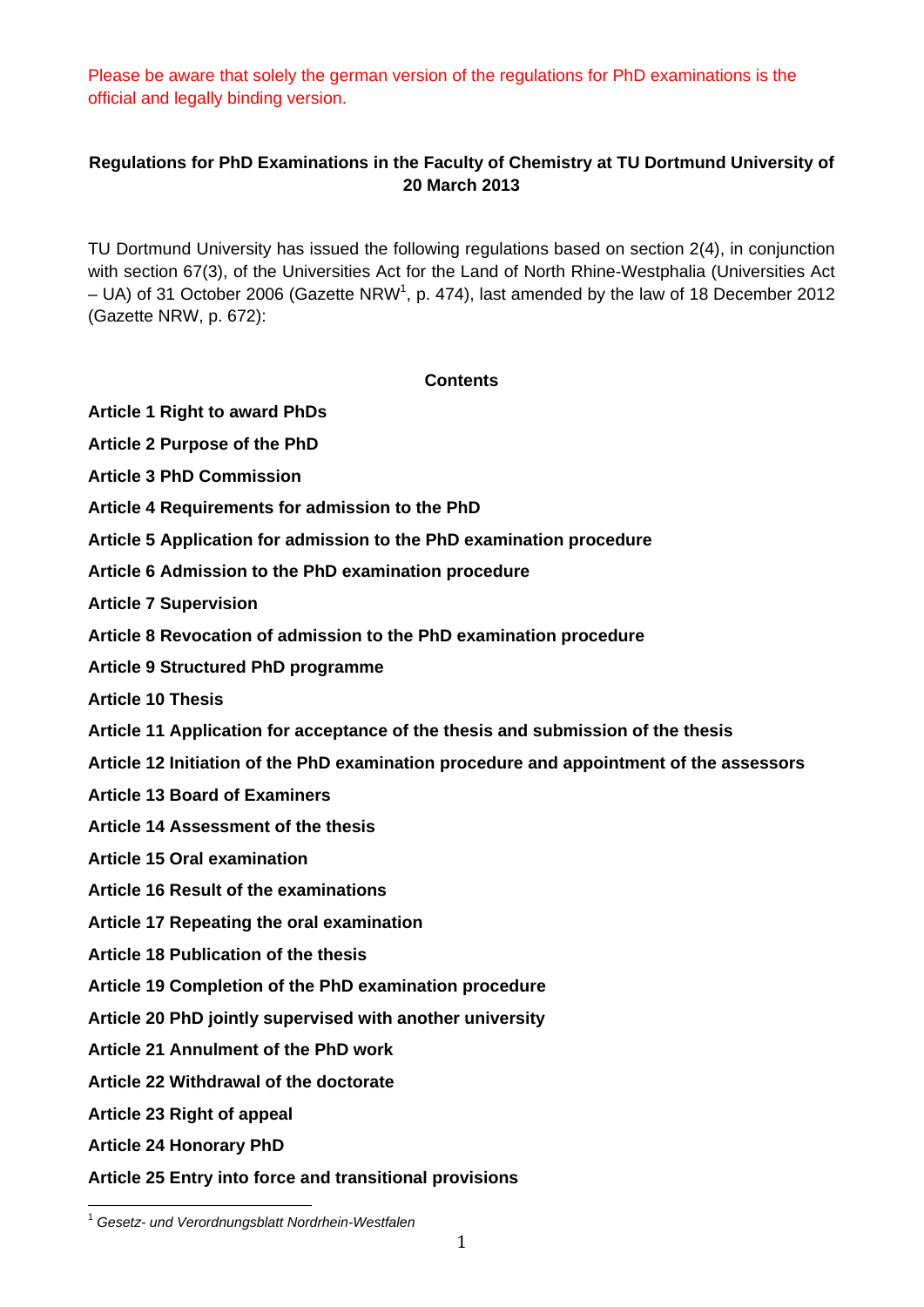### **Article 1 Right to award PhDs**

- (1) TU Dortmund University has the right to award PhDs.
- (2) It shall award the degree of a Doctor of Science (Dr. rer. nat.) or the degree of a Doctor of Philosophy (Dr. phil.) on the basis of a PhD in the subjects of chemistry or chemical biology in accordance with these Regulations for PhD Examinations. The Faculty of Chemistry shall be responsible for conducting the PhD examination procedure.
- (3) The degree of Doctor of Sciences shall be awarded on the basis of a thesis whose topic is predominantly scientific in character or whose results are of significance for the sciences. The degree of Doctor of Philosophy shall be awarded on the basis of a thesis whose topic predominantly relates to specialised teaching methodology or whose results are of significance for the teaching methodology of the subject.
- (4) TU Dortmund University may award the honorary doctorate (Dr. rer. nat. or Dr. Phil. h.c.) at the request of the Faculty of Chemistry (article 24).

# **Article 2 Purpose of the PhD**

The PhD demonstrates a special capability for independent scientific work going beyond the general objectives of study. This capability is determined on the basis of written work (a thesis) that advances the state of scientific knowledge, an oral examination (disputation), and the successful completion of the structured PhD programme.

# **Article 3 PhD Commission**

- (1) A PhD Commission shall be established to carry out the awarding of a PhD and to accomplish the further tasks allocated to it by these Regulations for PhD Examinations.
- (2) The PhD Commission shall consist of seven members, including four members from the group of university teachers pursuant to section 11(1) no. 1 of the Universities Act, two members from the group of academic staff pursuant to section 11(1) no. 2 of the Universities Act, and one PhD candidate from the group of students pursuant to section 11(1) no. 4 of the Universities Act. The chair must belong to the group of university teachers. The members of the PhD Commission shall be selected separately according to groups by the Faculty Council, acting on the suggestions of the respective groups. Re-election shall be permitted. The term of office shall be two years for the committee members and one year for the student member. A representative shall be selected for each group. The composition of the PhD Commission is to be announced.
- (3) In particular, the PhD Commission shall have the following tasks:
	- determining whether the admission requirements for the PhD pursuant to article 4 are met and deciding on admission to the PhD examination procedure pursuant to article 6;
	- initiating the PhD examination procedure and determining the assessors pursuant to article 12;
	- determining the Board of Examiners pursuant to article 13;
	- defining periods and deadlines;
	- deciding on special cases in PhD examination procedures;
	- deciding on objections;
	- deciding on the doctorate to be awarded.
- (4) The PhD Commission shall ensure that the provisions of the Regulations for PhD Examinations are complied with. It shall report regularly to the Faculty Council on the development of the PhD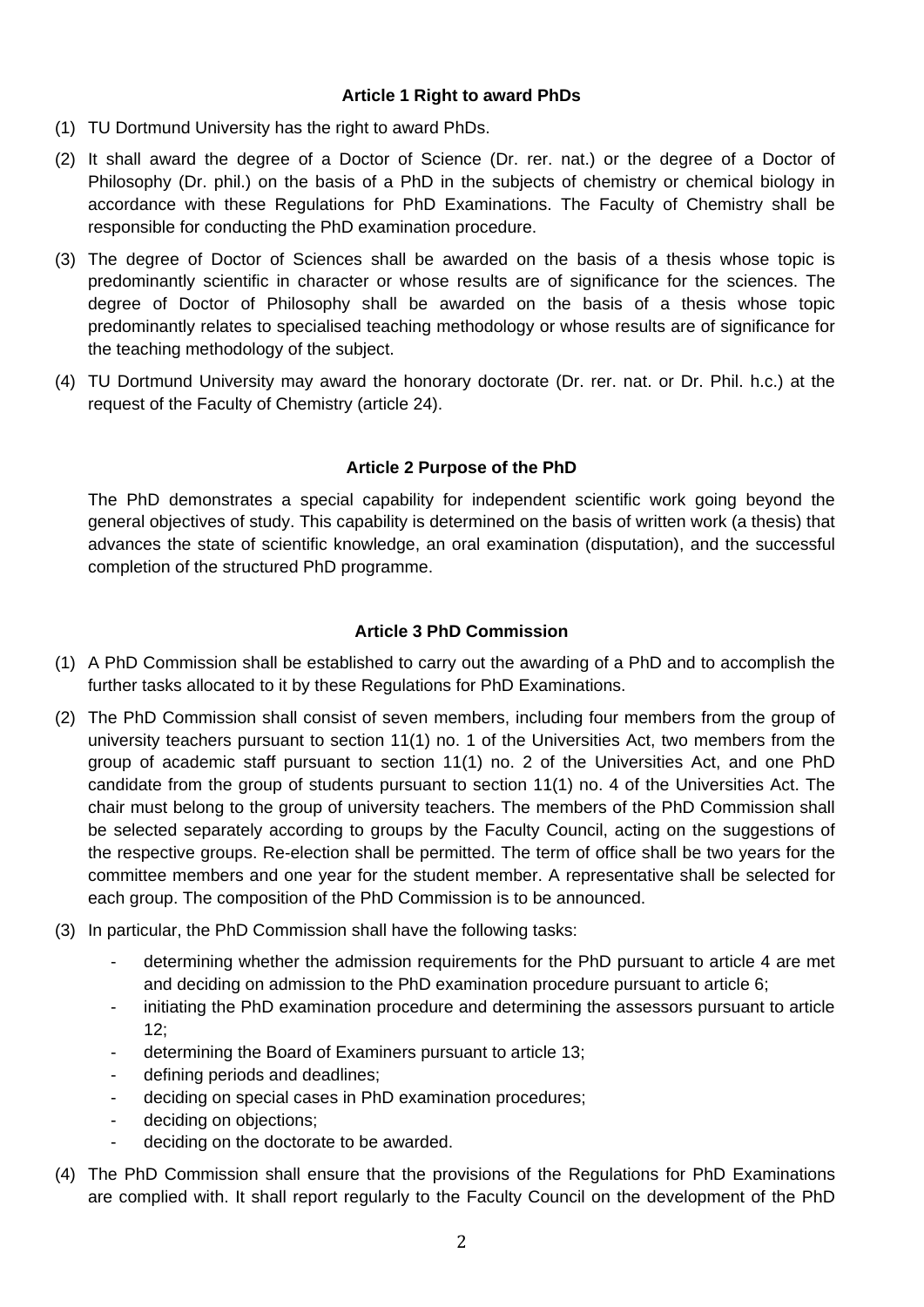examination procedure and, if necessary, shall provide suggestions for modifying the Regulations for PhD Examinations and improving the PhD examination procedure.

- (5) The PhD Commission may delegate the accomplishment of ongoing affairs to the chair. The PhD Commission shall make decisions on refusals and objections as a body.
- (6) The members of the PhD Commission shall be obliged to maintain confidentiality. They are to be obligated to do so by the chair if they are not in public service.
- (7) The meetings of the PhD Commission shall not be public. The proceedings of the PhD Commission shall be valid if more than half of the members with voting rights are present. The chair shall have a casting vote. In the case of decisions relating to examination performances, only the members of the group of university teachers and post-doctoral research associates shall be entitled to vote.

# **Article 4 Requirements for admission to the PhD (section 67(4) of the Universities Act)**

- (1) Admission to the PhD examination procedure shall be granted to those who provide evidence of
	- a) a relevant master's degree with 300 credits (CR) and a mark of at least 2.5 or
	- b) a degree following a relevant course of university study with a standard period of study of at least 8 semesters for which a degree other than a bachelor's is awarded and a mark of at least 2.5 or
	- c) a degree following a relevant master's with less than 300 CR and a mark of at least 1.5 and subsequent studies to prepare for a PhD with a final mark of at least 1.5 or
	- d) a relevant course of university study lasting at least 6 semesters leading to a bachelor's degree with a mark of at least 1.5 and subsequent studies to prepare for a PhD with a final mark of at least 1.5.

In justified exceptional cases, the PhD Commission may also admit applicants that have not achieved the minimum mark required in sentence 1 points a) to d).

(2) Admission shall be granted to the PhD examination procedure in accordance with articles 1(2) and 1(3) for the award of either a Doctor of Science or a Doctor of Philosophy in accordance with the chosen topic of the thesis.

An amendment of the admission pursuant to sentence 1 shall necessitate readmission to the PhD examination procedure.

- (3) A course of study in chemistry, chemical biology, biochemistry, biology or physics shall be deemed to be relevant within the meaning of section 1 for admission to a PhD leading to award of a Doctor of Science. A course of study in other scientific, engineering or mathematical fields shall also be deemed to be relevant if it has a sufficiently high proportion of content from the subject areas of chemistry, chemical biology, biochemistry, biology or physics. Study of the subjects chemistry, biology or physics in a teaching degree shall only be relevant if the degree leads to a teaching post at upper-secondary schools (*Gymnasien*), comprehensive schools for stage II secondary education (*Gesamtschulen, Sekundarstufe II*), or vocational colleges (*Berufskollegs*) and if the master's thesis was prepared in one of these subjects. The PhD Commission may also admit other applicants in justified exceptional cases. The PhD Commission may make the admission under sentence 4 contingent on completion of studies in preparation for a PhD within the meaning of section 5. In the event of an amendment to the admission under section 1 sentence 2, the PhD Commission shall also consider work done in the previous PhD examination procedure.
- (4) Study of the subjects chemistry, biology, physics or natural and social sciences (*Sachunterricht*) in a teaching degree shall be deemed relevant within the meaning of section 1 for admission to a PhD leading to award of a Doctor of Philosophy. Section 3 sentences 4 to 6 shall apply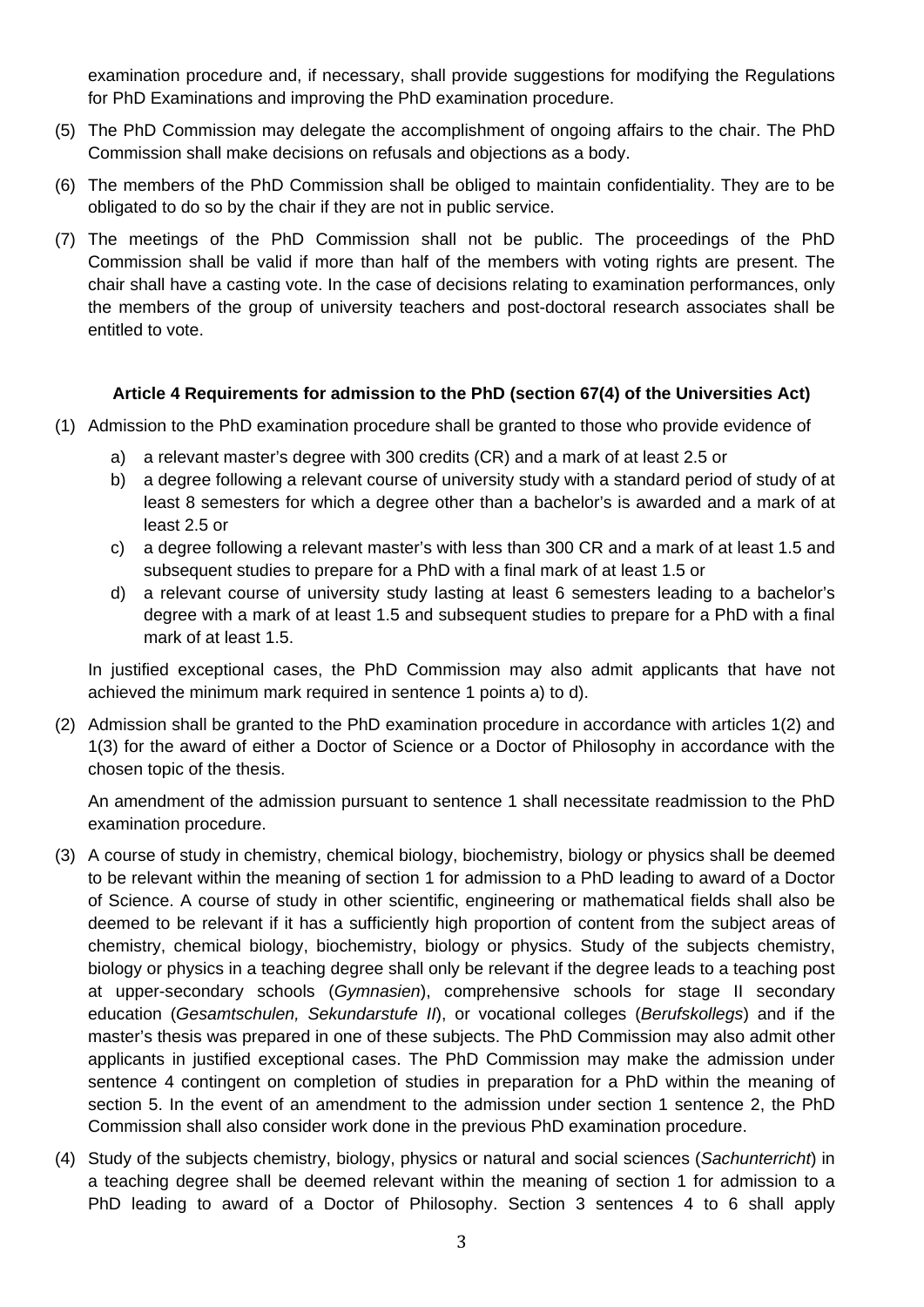accordingly. As a rule, a justified, exceptional case shall be deemed to be present for applicants that have undertaken a relevant course of study within the meaning of section 3 sentences 1 or 2.

- (5) Applicants that provide evidence of a degree pursuant to section 4(1) points c) and d) must complete studies in preparation for the PhD (preparatory course of study) amounting to at least 2 semesters or at least 60 CR prior to final admission to the PhD. The exact contents and scope of the studies in preparation for the PhD shall be specified by the PhD Commission. Foreign students with a degree comparable to section 4(1) points c) and d) must demonstrate sufficient knowledge of the German language before attending the preparatory course of study.
- (6) Those who did not graduate within the jurisdiction of the German Basic Law (*Grundgesetz*) may be admitted if the degree is determined to be equivalent. This determination shall be made by the PhD Commission at the candidate's request. In cases of doubt, the Central Office for Foreign Education is to be consulted. Individual cases shall be decided by the PhD Commission, which shall attach conditions if necessary.
- (7) Applicants that have an equivalent degree from a foreign university shall be admitted only if they have the necessary knowledge of German or English for completion of the PhD examination procedure.

# **Article 5 Application for admission to the PhD examination procedure**

- (1) The applicant shall make their application for admission to the PhD in writing to the chair of the PhD Commission. The following are to be submitted with the application:
	- indication of the PhD subject and the doctorate sought:
	- the topic of the thesis;
	- written confirmation from a university teacher or habilitated member of the faculty of their willingness to supervise the thesis;
	- evidence that the admission requirements pursuant to article 4 have been met, especially by presenting degree certificates and the certificate of aptitude for higher education;
	- a curriculum vitae in tabular form showing the applicant's scientific and professional career;
	- a certificate issued by the envisaged supervisor confirming the necessary knowledge of German or English for completion of the PhD examination procedure, insofar as the applicant is applying for admission to the PhD on the basis of a foreign university degree that is equivalent according to article 4(1) points a) and b).

The certificate of registration is to be presented to the PhD Commission three weeks at the latest from admission.

- (2) Declarations are to be enclosed with the application stating:
	- whether the applicant had already applied for a PhD examination procedure at TU Dortmund University or
	- whether he/she was in such a procedure and has either completed or abandoned it or
	- whether the applicant has already been admitted to a PhD elsewhere and is in a PhD examination procedure or
	- whether he/she has already abandoned or completed such a procedure.

In the latter case, an indication is also to be given of the success achieved in the PhD.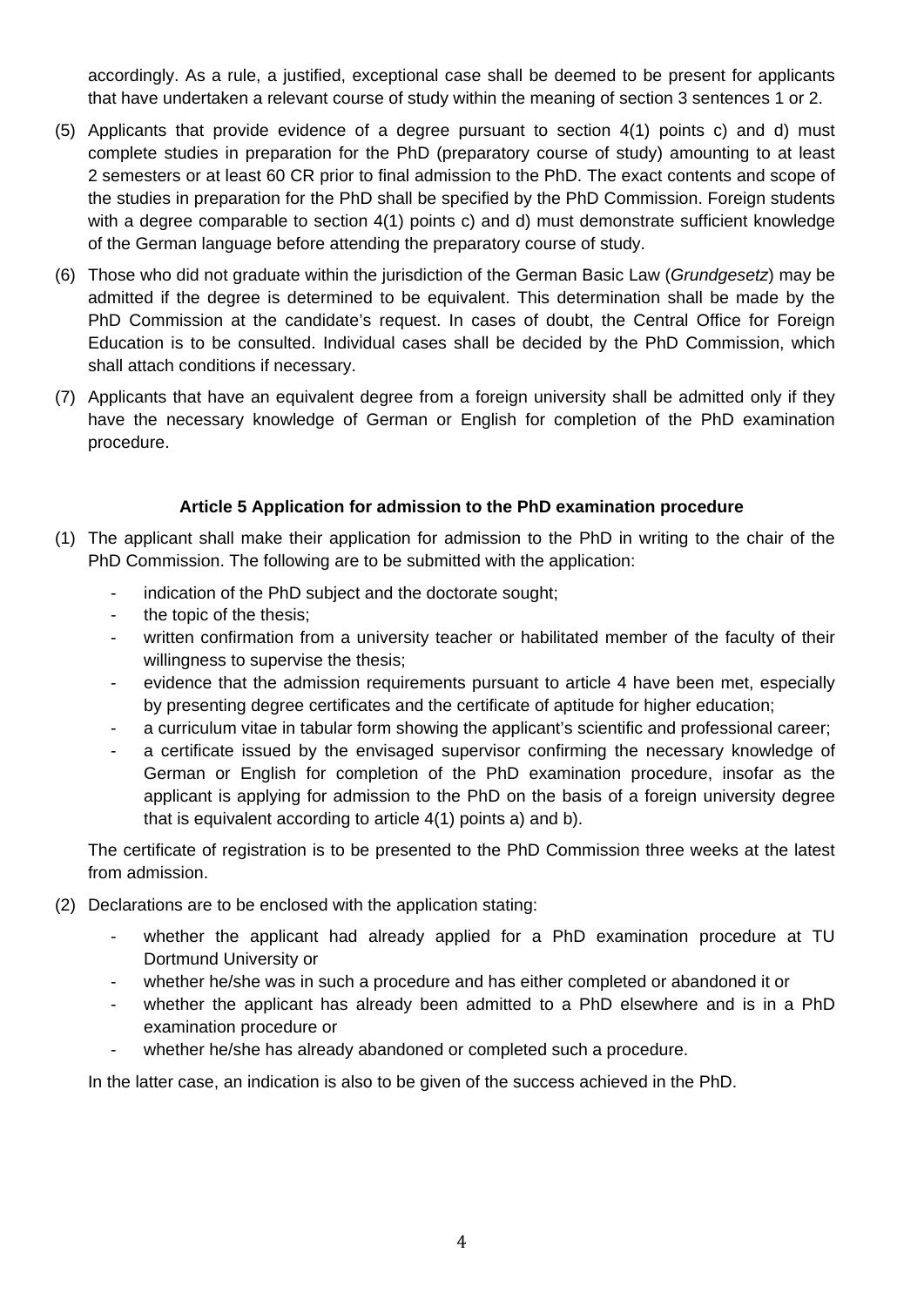# **Article 6 Admission to the PhD examination procedure**

- (1) The PhD Commission shall check that the application documents are complete in accordance with article 5 and that the admission requirements for the PhD are met in accordance with article 4. If the application documents are incomplete, the PhD Commission may impose conditions on the applicant. The PhD Commission shall notify the applicant in writing of their admission or nonadmission as a PhD candidate.
- (2) The application for admission is to be rejected:
	- if the applicant does not meet the admission requirements pursuant to article 4 or has failed to produce the missing documents within the period set by the PhD Commission,
	- if the subject area of the thesis is not represented in the faculty, or
	- if technically competent supervision of the thesis is not assured.

The application for admission may be rejected if an earlier PhD examination procedure was already cancelled or finally concluded without success. A notice of rejection is to state the grounds for rejection and is to be accompanied by advice on the right of appeal.

(3) If admission is granted subject to conditions as set out in section 1, this can be revoked if a condition was not met within the deadline.

### **Article 7 Supervision**

- (1) After admission to the PhD is granted, the PhD Commission shall appoint as the supervisor of the thesis a university teacher or habilitated member of the faculty based on the PhD candidate's suggestion. In agreement with the PhD candidate, the number of supervisors may be increased to two. The additional supervisor may belong to another faculty of TU Dortmund University or another university in Germany or abroad. The additional supervisor must be a university teacher from a university that has the right to award PhDs or a habilitated member of a university. In exceptional cases, a PhD shall be sufficient if the Faculty Council has beforehand established, by resolution, special scientific qualification in excess of the PhD itself (special scientific capability) for supervising the PhD.
- (2) The supervisor is responsible for:
	- working with the PhD candidate to produce a schedule for the preparation of the thesis and to coordinate the structured PhD programme, taking into account that the PhD examination procedure is usually to take no longer than three years;
	- seeking regular updates from the PhD candidate on the scientific progress of their project during the preparation of the thesis and contributing to solving technical issues in an advisory capacity;
	- providing comprehensive verbal or written commentary on contributions made by the PhD candidate.
- (3) The PhD candidate shall be obliged to report to their supervisor in writing at least once a year on previous and planned scientific activities.

### **Article 8 Revocation of admission to the PhD examination procedure**

(1) The PhD Commission may revoke the admission to the PhD in agreement with the supervisor 6 months at the earliest after admission to the PhD if the PhD candidate does not successfully endeavour to the necessary and reasonable extent to prepare the thesis and to complete the structured PhD programme. The PhD candidate shall be heard before a decision is made.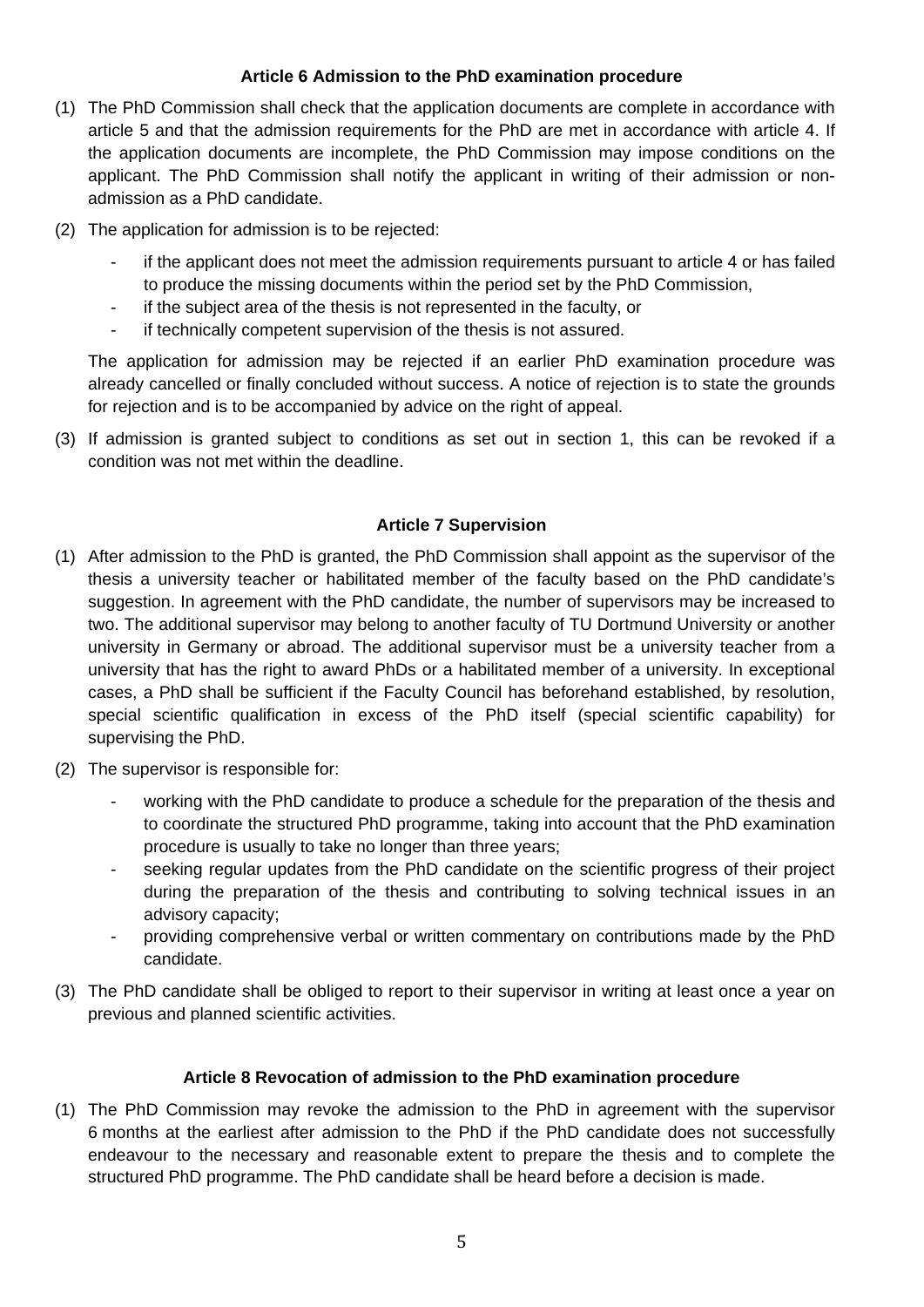(2) The PhD Commission may furthermore require the PhD candidate to present an interim report on the status of their thesis or may in agreement with the supervisor set the PhD candidate a period within which the thesis is to be submitted.

### **Article 9 Structured PhD programme**

- (1) The PhD examination procedure is divided into the thesis (150 CR) and the structured PhD programme (30 CR).
- (2) The content of the structured PhD programme and the topic and scope of the thesis shall be selected and restricted by the PhD candidate in consultation with the supervisor so that the PhD examination procedure may be completed in 6 semesters. Confirmation of performance in the structured PhD programme shall be given by the supervisor.
- (3) The structured PhD programme is divided into three different areas:

| Work related to the PhD       | at least 10 CR |
|-------------------------------|----------------|
| Further scientific education  | at least 7 CR  |
| Interdisciplinary competences | at least 5 CR  |
| <b>Total CR</b>               | at least 30 CR |

The structured PhD programme may be completed once the minimum number of CR, both in each individual area and in total (30), and all compulsory attendance certificates (TN) are present. If a PhD candidate was already admitted to another university's PhD examination procedure, the PhD Commission may upon application reduce the number of CR to be achieved in the structured PhD programme if the PhD candidate is continuing at TU Dortmund University a thesis commenced at the other university. In doing so, the PhD Commission shall take account of the status of the thesis and of work carried out in a structured PhD programme of the other university.

(4) The following must or may be carried out as work related to the PhD:

| a) Annual report and work schedule in written form      | 3 CR (regardless of   |
|---------------------------------------------------------|-----------------------|
| (compulsory)                                            | the number of reports |
|                                                         | required)             |
| b) Two presentations (poster or talk) at                | 3 CR per presentation |
| conferences/workshops                                   | (6 CR in total)       |
| (compulsory)                                            |                       |
| c) Attendance at the working group seminar (compulsory) | 1 CR                  |
| d) Publication activities                               | 3 CR per publication  |
| (optional)                                              | (max. 9 CR)           |
| e) Period of research at another university or research | 1 CR per week         |
| institution with two-page report and letter of          | (max. 4 CR)           |
| acknowledgement                                         |                       |
| (optional)                                              |                       |
| <b>Total CR</b>                                         | min. 10 CR            |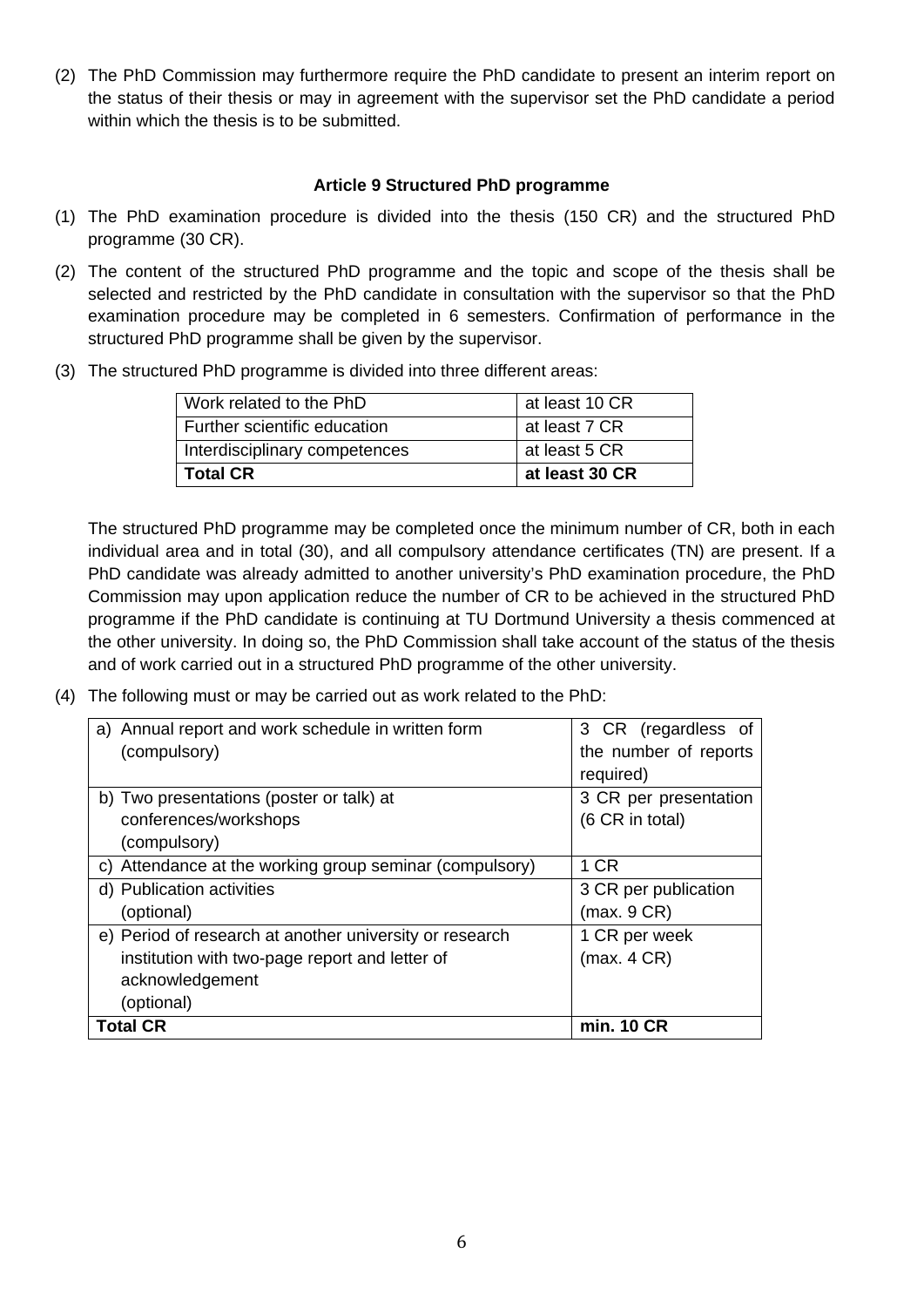(5) Further scientific education includes attending and/or participating in lectures, colloquia/talks, internships and language courses. The following work must or may be carried out within the scope of further scientific education:

| a) A specialist lecture or lecture related to the subject.<br>Attendance at further specialist lectures or related lectures<br>is optional. The lectures must not be identical to lectures<br>already attended during the diploma, bachelor's or<br>master's programme.                                                                                                                                                                                                                                                                                                       | 1 CR/semester hour<br>(max. 6 CR)            |
|-------------------------------------------------------------------------------------------------------------------------------------------------------------------------------------------------------------------------------------------------------------------------------------------------------------------------------------------------------------------------------------------------------------------------------------------------------------------------------------------------------------------------------------------------------------------------------|----------------------------------------------|
| (TN, compulsory)<br>b) Attendance at 30 specialised scientific and/or teaching<br>methodology colloquia/talks (10 per academic year): these<br>may be colloquia/talks organised by the faculty or external<br>colloquia/talks (e.g. organised by the German Chemical<br>Society or a Max Planck Institute). If the prerequisites of<br>section 3 sentence 2 are otherwise met, a PhD candidate<br>may complete their structured PhD programme after 4<br>semesters by attending at least 20 colloquia/talks or after<br>5 semesters by attending at least 25 colloquia/talks. | 0.2 CR per<br>colloquium/talk<br>(max. 6 CR) |
| (TN, compulsory)                                                                                                                                                                                                                                                                                                                                                                                                                                                                                                                                                              |                                              |
| Internships in industry, research institutions or other<br>C)<br>faculties/fields (e.g. physics, information technology,<br>economics, biology or medicine) for the purpose of further<br>education<br>(TN, optional)                                                                                                                                                                                                                                                                                                                                                         | 1 CR/week<br>(max. 3 CR)                     |
| d) Unrelated lectures<br>(TN, optional)                                                                                                                                                                                                                                                                                                                                                                                                                                                                                                                                       | 1 CR/semester hour                           |
| e) Language courses at a university for at least one<br>semester<br>(final certificate, optional)                                                                                                                                                                                                                                                                                                                                                                                                                                                                             | 1 CR/semester hour                           |
| Language courses abroad at an accredited language<br>f<br>school (at least 5 hours of teaching per day, at least<br>3 weeks) (final certificate, optional)                                                                                                                                                                                                                                                                                                                                                                                                                    | 0.5 CR/week                                  |
| <b>Total CR</b>                                                                                                                                                                                                                                                                                                                                                                                                                                                                                                                                                               | min. 7 CR                                    |

The PhD Commission may exempt the PhD candidate from the requirement to attend a specialist lecture or related lecture (sentence 2, point a) if it is to be expected that special circumstances will make attendance impossible or considerably more difficult for the PhD candidate for the entire predicted duration of the structured PhD programme. The application is in principle to be made together with the application for admission to the PhD examination procedure. If the special circumstances only occur after admission or if the PhD candidate only acquires knowledge of them after admission, the application is to be made without delay after such knowledge is acquired. The exemption does not reduce the number of CR the PhD candidate must achieve in this area or in total. The PhD Commission may make the exemption contingent on the carrying out of comparable work.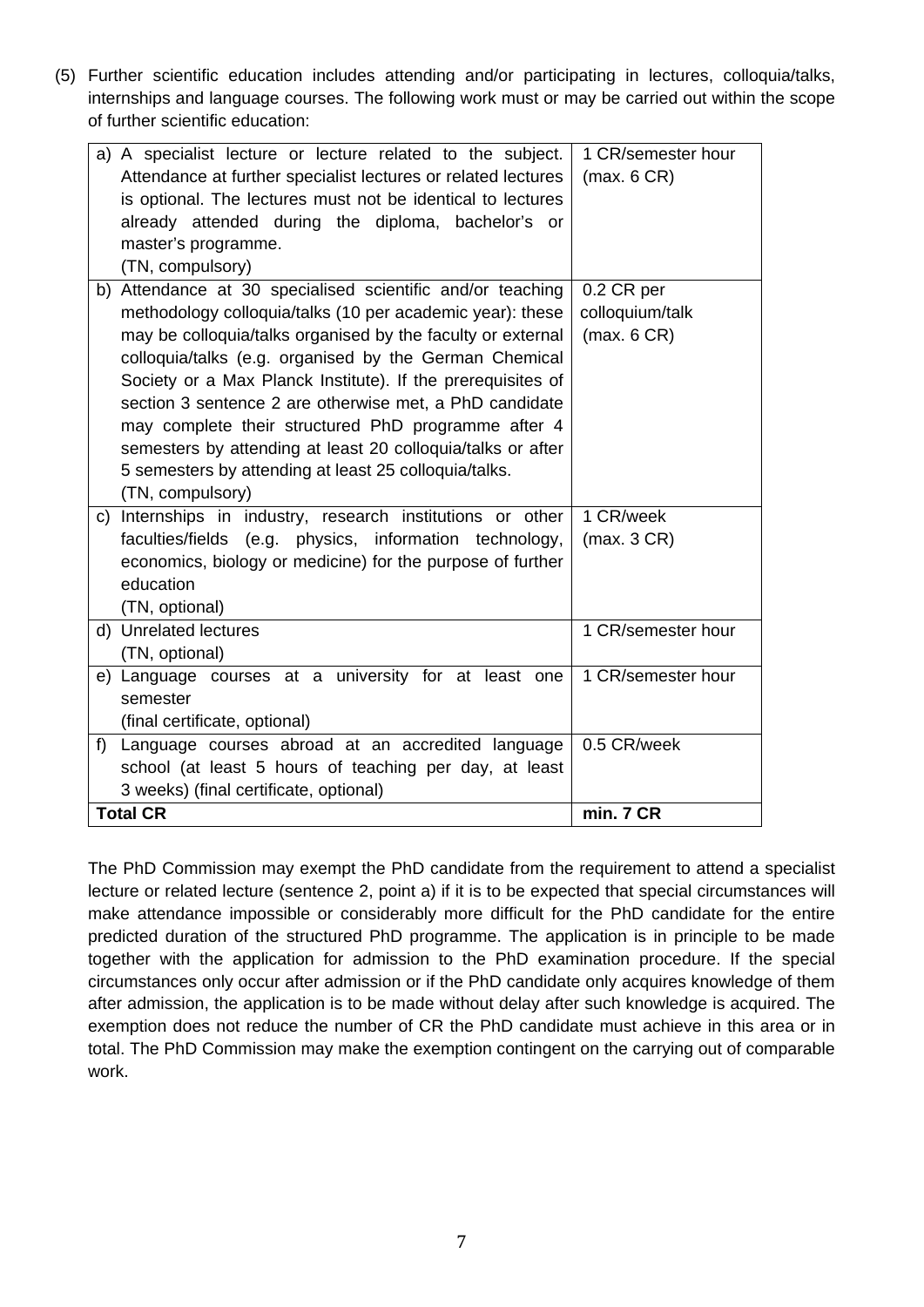(6) Interdisciplinary competences include various supervisory and teaching work, public relations work and seminars in public speaking and presentation techniques. The following must or may be carried out as work within the scope of interdisciplinary competences:

| a) Supervision of one-semester laboratory courses for a<br>group of students<br>(optional)                                                                                                                                                                                      | 3 CR/practical                  |
|---------------------------------------------------------------------------------------------------------------------------------------------------------------------------------------------------------------------------------------------------------------------------------|---------------------------------|
| b) Holding seminars (taking up a comparable amount of time<br>to laboratory courses within the meaning of point a)<br>(optional)                                                                                                                                                | 3 CR/semester                   |
| c) Supervision of individual research interns, co-supervision<br>bachelor's<br>and<br>master's theses, supervision<br>0f<br>οf<br>exchange and Erasmus students, training apprentices<br>(optional)                                                                             | 2 CR per candidate              |
| d) At least two weeks' supervision of interns from schools.<br>Written assessment of the pupil by the PhD candidate<br>(optional)                                                                                                                                               | 0.5 CR per week per<br>pupil    |
| e) Taking on tasks in the Faculty of Chemistry's public<br>relations work (e.g. acting as a mentor, participating in<br>organising the campus party, collaborating in external<br>events of the faculty, participating in organising a<br>conference or workshop)<br>(optional) | 0.5 CR per event<br>(max. 2 CR) |
| f)<br>Attending seminars in presentation techniques and/or<br>public speaking<br>(TN, optional)                                                                                                                                                                                 | 1 CR/semester hour              |
| <b>Total CR</b>                                                                                                                                                                                                                                                                 | min. 5 CR                       |

At least one of the types of work listed under points a) to c) is compulsory. The PhD Commission may exempt the PhD candidate from this if it is to be expected that special circumstances will make it impossible or considerably more difficult for the PhD candidate to undertake this work for the entire predicted duration of the structured PhD programme. Section 5 sentences 4 to 6 shall apply accordingly. In the event of an exemption, up to 5 CR may be obtained through work pursuant to sentence 2 point e).

(7) The PhD Commission shall issue a certificate of successful participation in the structured PhD programme.

### **Article 10 Thesis**

The PhD candidate must submit a piece of independent scientific work in the awarding faculty's area of science that represents an advance in the state of scientific knowledge. In the course of this, the rules of good scientific practice are to be observed at all times. As a rule, the thesis is to be submitted in German or English. The PhD Commission shall decide on exceptions in agreement with the supervisor.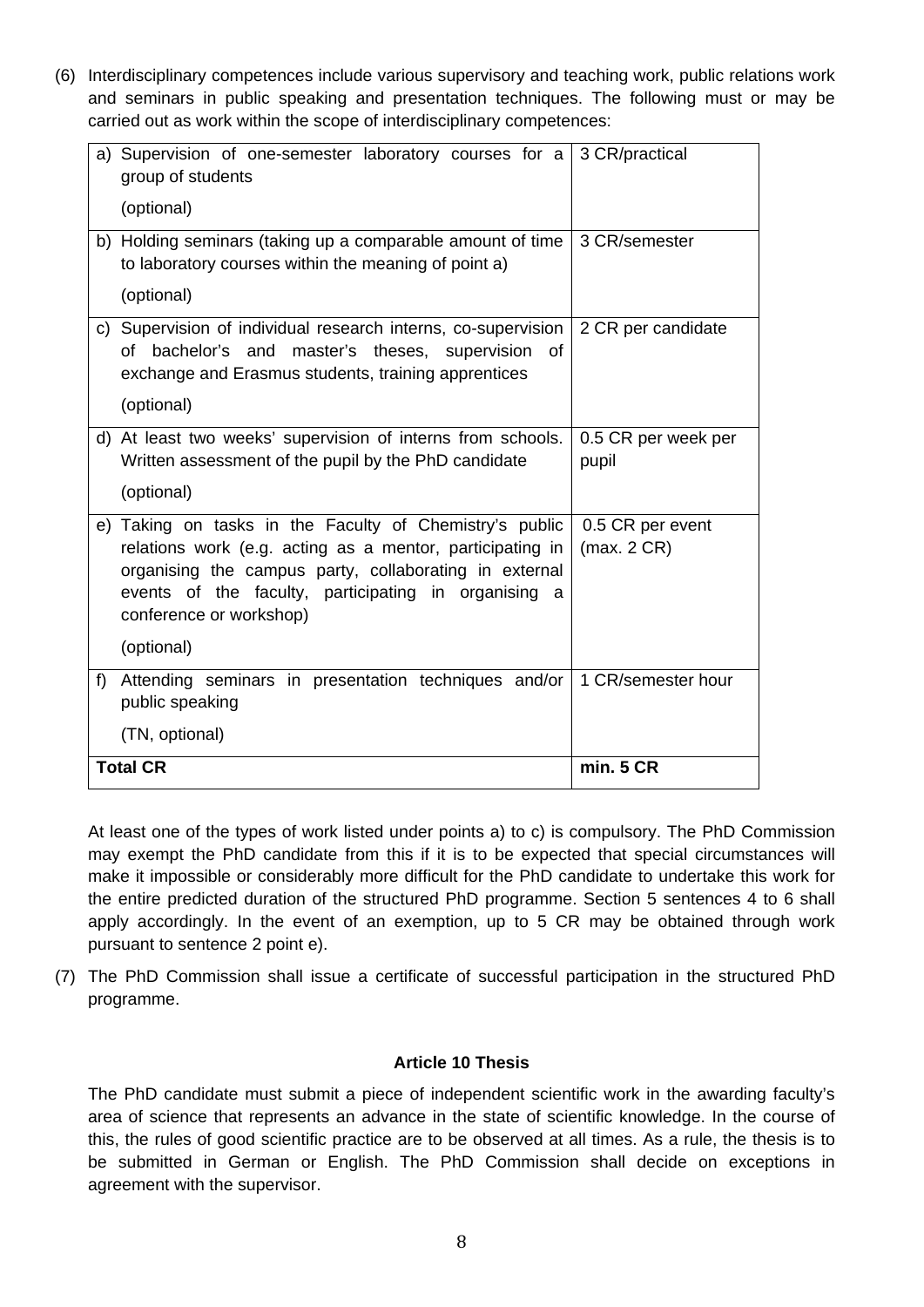# **Article 11 Application for acceptance of the thesis and submission of the thesis**

- (1) The PhD candidate's application for acceptance of the thesis is to be made in writing to the faculty's PhD Commission.
- (2) The following are to be submitted with the application:
	- the thesis in German or English in the form of four bound, typed copies and as a PDF file on a suitable data medium;
	- a summary of the thesis in English and German not exceeding two A4 pages;
	- a sworn written statement that the thesis was written independently and that all sources and aids used in the thesis were noted;
	- a declaration as to whether the thesis has already been submitted in its current or another version to TU Dortmund University or to another university in connection with a state or academic assessment; and
	- proof of the successfully completed structured PhD programme pursuant to article 9(7).
- (3) Withdrawal from the PhD examination procedure is to be declared in writing to the PhD Commission. It shall only be permissible
	- provided the thesis has not been finally rejected or
	- after acceptance of the thesis and before the start of the oral examination.

In all other cases of withdrawal, the examination will be deemed to have been failed. Article 14(8) shall apply accordingly.

### **Article 12 Initiation of the PhD examination procedure and appointment of the assessors**

The PhD Commission shall initiate the PhD examination procedure on receipt of a written application for acceptance of the thesis and all of the documents that are to be submitted pursuant to article 11. On initiating the PhD examination procedure, the PhD Commission shall appoint two assessors for the thesis. Suggestions by the PhD candidate may be considered. At least one of the supervisors of the thesis is to be appointed as an assessor. One of the assessors must belong to the faculty as a university teacher or habilitated member. The additional assessor must also be a university teacher from a university that has the right to award PhDs or a habilitated member of a university. In exceptional cases, a PhD shall be sufficient if the Faculty Council has beforehand established special scientific qualification for participation in the PhD examination procedure.

### **Article 13 Board of Examiners**

- (1) After initiating the PhD examination procedure, the PhD Commission shall appoint a Board of Examiners, as well as its chair. The Board of Examiners shall as a rule consist of the chair and two additional members. The assessors are to be members of the Board of Examiners. The Board of Examiners may include external members from universities in Germany and abroad. The Board of Examiners may be expanded if the PhD is supervised together with another university. The members of the Board of Examiners must be university teachers from a university that has the right to award PhDs or a habilitated member of a university. In exceptional cases, a PhD shall be sufficient if the Faculty Council has beforehand established special scientific qualification for participation in the PhD examination procedure.
- (2) The PhD candidate may make suggestions for the composition of the Board of Examiners. Where possible, the PhD candidate's suggestions are to be followed when appointing the examiners.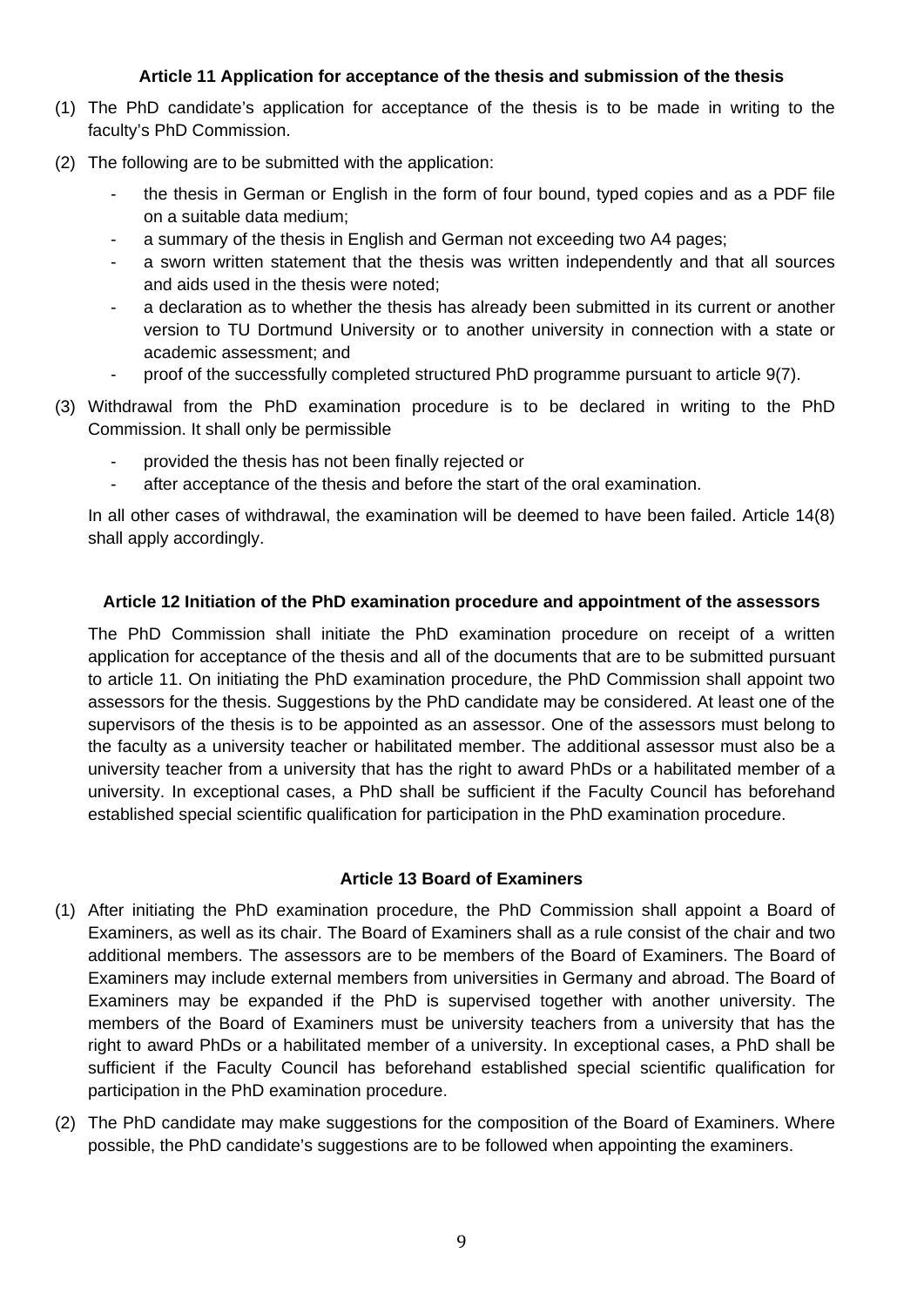- (3) The Board of Examiners is responsible for:
	- deciding whether to accept or reject the thesis;
	- marking the thesis;
	- conducting and marking the oral examination;
	- determining the final result;
	- determining whether the thesis is ready for printing or imposing conditions for the layout of the thesis that is intended for publication, taking account of the assessors' suggestions.
- (4) The Board of Examiners shall make their decision on the result of the oral examination and the overall result immediately after the oral examination. Abstentions are not permitted. The Board of Examiners is to make its decision by consensus. If a consensus cannot be reached, it shall reach a decision by majority vote. The proceedings of the Board of Examiners shall only be valid if all members are present.

# **Article 14 Assessment of the thesis**

- (1) The assessors shall, as a rule, submit independent, substantiated assessments to the PhD Commission within six weeks. In their reports, the assessors shall propose that the thesis be accepted, revised or rejected.
- (2) If they propose that the thesis be accepted, they shall also propose a grade for the thesis. The following grades are permitted:
	- ‐ "summa cum laude" (with distinction),
	- ‐ "magna cum laude" (very good),
	- ‐ "cum laude" (good),
	- ‐ "rite" (pass/satisfactory).

If at least one assessor proposes the grade "summa cum laude" (excellent), a third report must be obtained from an assessor that does not belong to the faculty. The third report shall give an opinion only on the question of whether the thesis can be assessed as "summa cum laude" (excellent) or whether such an assessment does not come into question. The thesis is evaluated by the Board of Examiners based on all of the assessors' reports.

- (3) If the acceptance of the thesis is unanimously supported, it shall be displayed along with the assessors' reports for a period of two weeks in the office of the Dean of the faculty for inspection by members of TU Dortmund University that work in research and teaching. The faculties of TU Dortmund University shall be notified of this without delay in writing. If no objection is made within five days after the period of display ends, the dissertation shall be accepted.
- (4) If the assessors unanimously declare themselves to be in favour of a rejection of the thesis, the PhD Commission shall find that the thesis is rejected. A rejected thesis shall remain in the faculty's files together with all of the assessors' reports. Rejection of the thesis shall constitute failure of the PhD.
- (5) If the assessors unanimously declare themselves to be in favour of a revision of the thesis, the PhD Commission shall, acting on the suggestions of the assessors, set a reasonable period of no more than 6 months within which the work is to be resubmitted. If the PhD candidate allows the period to elapse without good cause or if they do not comply with the imposed conditions, the dissertation is to be rejected. Section 4 sentences 2 and 3 shall apply accordingly.
- (6) If the assessors do not agree on acceptance, revision or rejection of the thesis, the PhD Commission shall designate an additional assessor. The third assessor's report shall be decisive. In cases of doubt, the decision shall be taken by the Board of Examiners.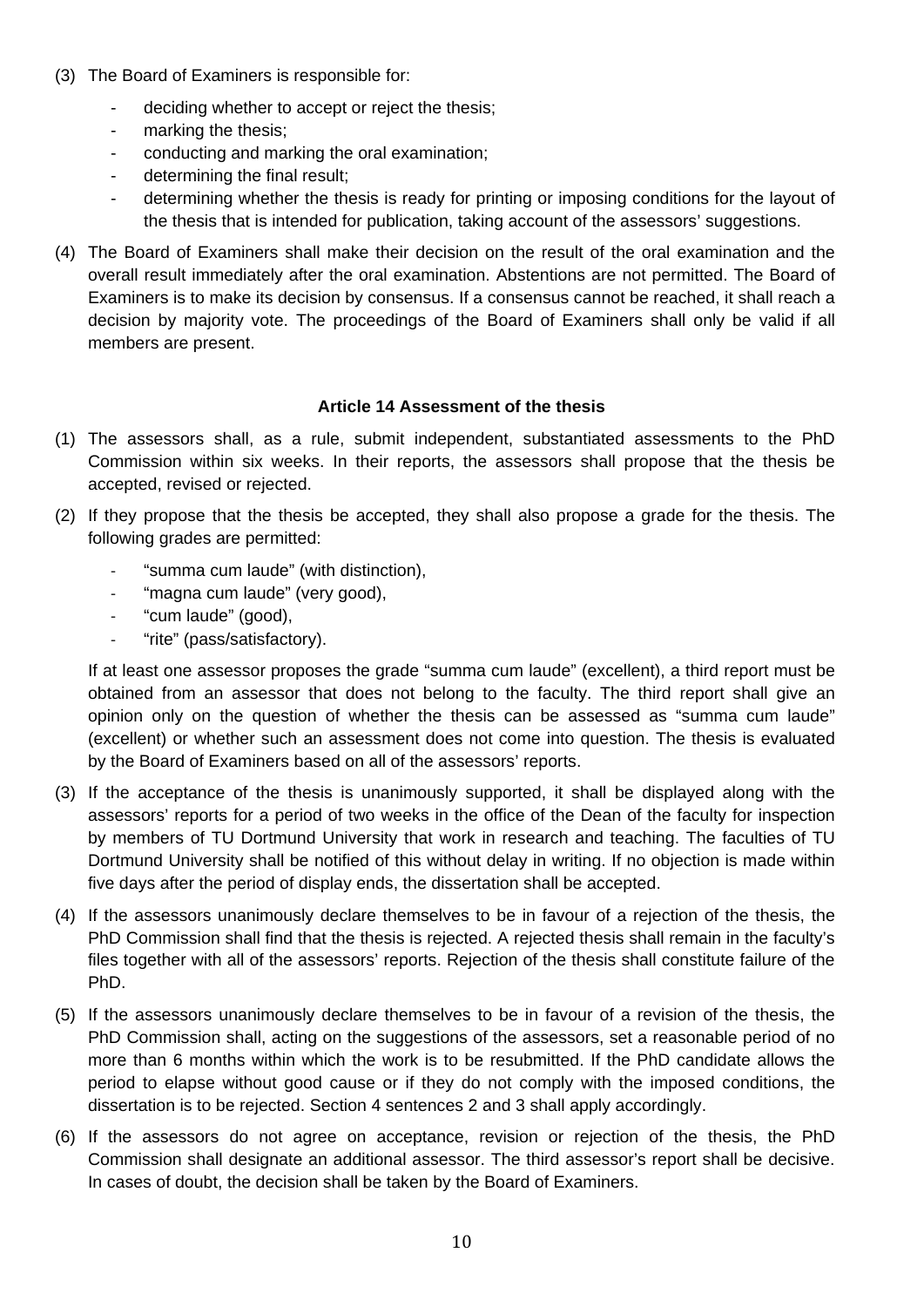- (7) In the event of a timely, justified objection to the acceptance of the thesis, the Board of Examiners shall decide how to proceed after obtaining the opinions of the assessors involved. In cases of doubt, an additional assessor must be consulted. In this case, the Board of Examiners shall decide on the final acceptance or rejection of the submitted work as a thesis based on the received assessor's reports and opinions.
- (8) The chair of the PhD Commission shall inform the PhD candidate of each decision that is taken. Notices of rejection are to state the grounds for rejection and are to be accompanied by advice on the right of appeal. The PhD candidate is to be given a fair hearing beforehand.

# **Article 15 Oral examination**

- (1) After final acceptance of the thesis, the PhD Commission shall set a date for the oral examination. The oral examination is to take place within six weeks of final acceptance of the thesis. The PhD candidate and the members of the Board of Examiners are to be invited to the oral examination with two weeks' notice. A notice of the date of the oral examination shall also be displayed in the faculty.
- (2) The oral examination shall be held in the form of a disputation with a preceding PhD defence lecture. It shall serve to determine whether the PhD candidate is able, based on special scientific knowledge and capabilities, to justify and further elaborate on the findings they have developed in the thesis and to place these in the context of their subject area.
- (3) The oral examination shall last at least 60 minutes and no more than 90 minutes. The PhD defence lecture shall last no more than 25 minutes.
- (4) The oral examination shall, as a rule, be held in the language in which the thesis was written. The PhD Commission shall decide on exceptions in agreement with the Board of Examiners.
- (5) The oral examination shall be an individual examination. It shall be led by the chair of the Board of Examiners. Only members of the Board of Examiners may act as examiners; the members of the Board of Examiners and faculty members that hold a PhD shall be entitled to ask questions. Minutes are to be taken of the key topics and results of the oral examination.
- (6) The oral examination shall be open to members of the faculty.
- (7) If the PhD candidate fails to attend the oral examination without sufficient excuse or if they abandon the examination, they shall be deemed to have failed the examination.

### **Article 16 Result of the examinations**

- (1) Immediately following the oral examination, the Board of Examiners shall decide in a closed meeting, based on the available assessor's reports and the performance shown in the oral examination, whether:
	- ‐ a PhD is to be awarded to the PhD candidate,
	- ‐ the PhD candidate must repeat the oral examination, or
	- the PhD is rejected.
- (2) If the Board of Examiners decides that a PhD is to be awarded to the PhD candidate, they shall determine the mark for the oral examination. Article 14(2) shall apply accordingly to the designation of the grades.
- (3) The Board of Examiners shall then determine the overall mark for the PhD. In determining the overall mark, particular importance is to be attached to the assessment of the thesis. Article 14(2) shall apply accordingly to the designation of the grades.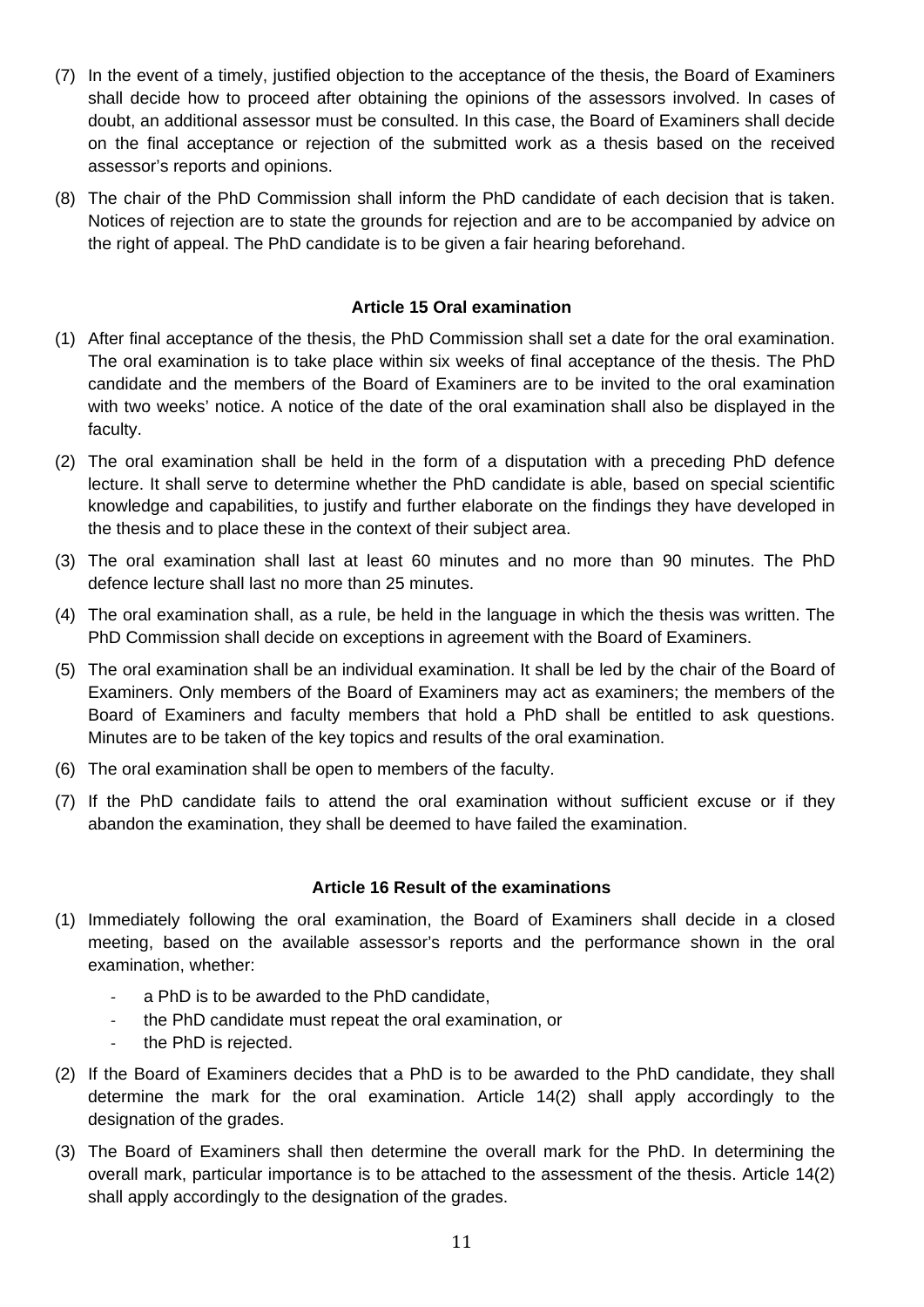- (4) In the presence of the Board of Examiners, the chair of the Board of Examiners shall then inform the PhD candidate of the assessment of their performance, as well as of any changes that are to be made to the thesis as a condition for publication.
- (5) The PhD Commission shall issue the PhD candidate with a provisional certificate of the result of the thesis, the oral examination and the PhD. In the event of the PhD being rejected, article 14(8) shall apply accordingly.

### **Article 17 Repeating the oral examination**

- (1) The PhD candidate may repeat a failed oral examination once within one year. The PhD Commission shall determine the date for the repeat examination in agreement with the Board of Examiners.
- (2) If the Board of Examiners has finally rejected the PhD after failure of the repeat examination, the PhD examination procedure shall be finally and unsuccessfully terminated. The notice of final failure is to state the grounds for the decision and is to be accompanied by advice on the right of appeal. The PhD candidate is to be given a fair hearing beforehand.

# **Article 18 Publication of the thesis**

- (1) After successful completion of the PhD examination procedure, the PhD candidate shall be obliged to duly make their thesis accessible to the scientific community through duplication and distribution. The manuscript intended for publication is to be submitted to the chair of the PhD Commission. The chair shall check, with the involvement of the assessors, whether the conditions imposed by the Board of Examiners have been met.
- (2) The thesis shall be deemed to have been duly made accessible to the scientific community if the author supplies three copies free of charge to the university library for archiving – in addition to the archive copies required for the examination documents. These copies must be printed on ageingresistant wood- and acid-free paper and must be permanently and durably bound. The publication as a thesis in the Faculty of Chemistry is to be indicated on the reverse of the title page, stating the location of the thesis.
- (3) Furthermore, distribution must be ensured by:
	- ‐ supplying a further 100 copies in book or microfiche form; or
	- ‐ providing proof of distribution via bookshops through a commercial publisher with the contractually assured guarantee that the thesis is available at all times as a result of being included in the list of available books and that further copies will be printed at short notice in the event of corresponding demand or
	- ‐ through a commercial publisher with a minimum run of 150 copies; or
	- ‐ providing proof of publication in a scientific journal; or
	- supplying an electronic version produced according to university library guidelines. In this case, the PhD candidate shall confer to the university the right to produce further copies of the thesis and to distribute these and/or make them available on data networks.
- (4) The thesis is to be published at the latest one year after the oral examination. In justified exceptional cases, the chair of the PhD Commission may extend the deadline. If the PhD candidate misses the deadline set to them, all of the rights they have acquired through the examination shall be become void.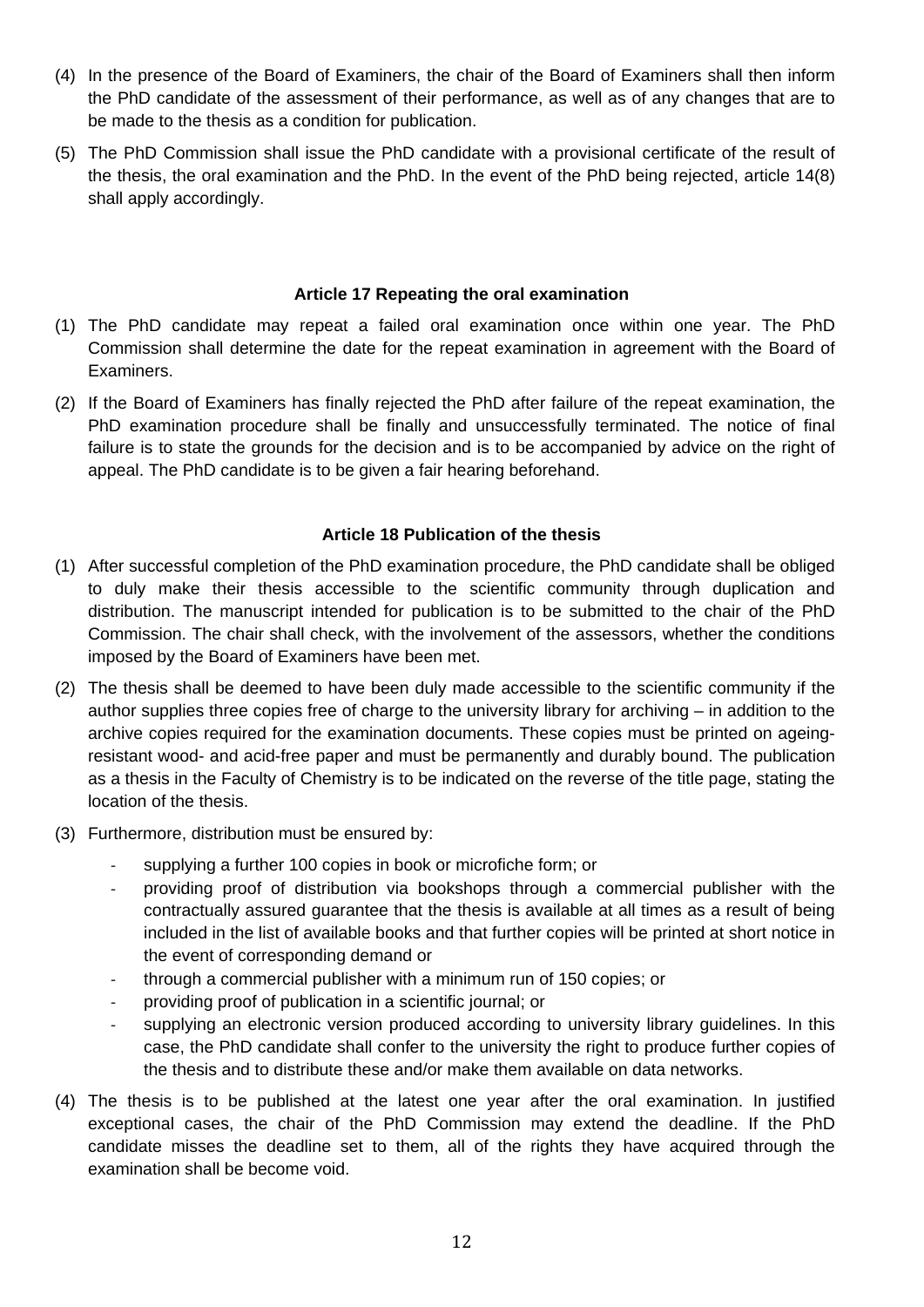# **Article 19 Completion of the PhD examination procedure**

- (1) Once the last component of the examination is completed, a PhD certificate is issued on the day of the successfully completed oral examination. The PhD certificate is to be signed by the Dean and the Rector.
- (2) The right to bear the title of doctor shall be conferred with the issuing of the PhD certificate.

# **Article 20 PhD jointly supervised with a faculty of another university**

- (1) The doctorate may also be awarded in cooperation with a faculty of another university from Germany or abroad with the right to award PhDs. If the PhD examination procedure was conducted in cooperation with a university not entitled to award PhDs, reference may be made to this on the PhD certificate.
- (2) The carrying out of a PhD examination procedure with a faculty of another university shall require the conclusion of a written agreement in which the faculties agree to facilitate a joint PhD and to regulate details of the cooperation.
- (3) If the respective applicable regulations for PhD examinations of the participating faculties provide for a structured PhD programme in accordance with article 9, the faculties of the universities shall reach an agreement on where the PhD candidate must complete this programme and/or which parts of the programme shall be accredited by the respective other university.

### **Article 21 Annulment of the PhD work**

- (1) If it emerges before the PhD certificate is issued that the PhD candidate has been or has attempted to be deceptive in the procedure or that essential requirements for the PhD were not met, the Faculty Council shall annul the PhD at the PhD Commission's request.
- (2) The PhD candidate is to be granted the opportunity for a fair hearing before the Faculty Council makes its decision. The decision is to state the grounds on which it is based and is to be accompanied by advice on the right of appeal.

### **Article 22 Withdrawal of the doctorate**

- (1) The doctorate shall be withdrawn if it subsequently emerges that it was acquired by deception or if essential requirements for the award were erroneously deemed to be present.
- (2) The decision on withdrawal of the doctorate shall be made by the Faculty Council. The affected person is to be given the right to a fair hearing before the Faculty Council makes its decision. The decision is to state the grounds on which it is based and is to be accompanied by advice on the right of appeal.

### **Article 23 Right of appeal**

In accordance with the provisions of the Administrative Courts Order (VwGO), appeals may be made against decisions of the PhD Commission and the Board of Examiners. The appeal is to be directed to the chair of the PhD Commission. Decisions on appeals against decisions of the Board of Examiners shall be made by the PhD Commission. Decisions on appeals against decisions of the PhD Commission shall be made by the Faculty Council. Before adverse decisions are made, the PhD candidate is to be given the opportunity to state their view.